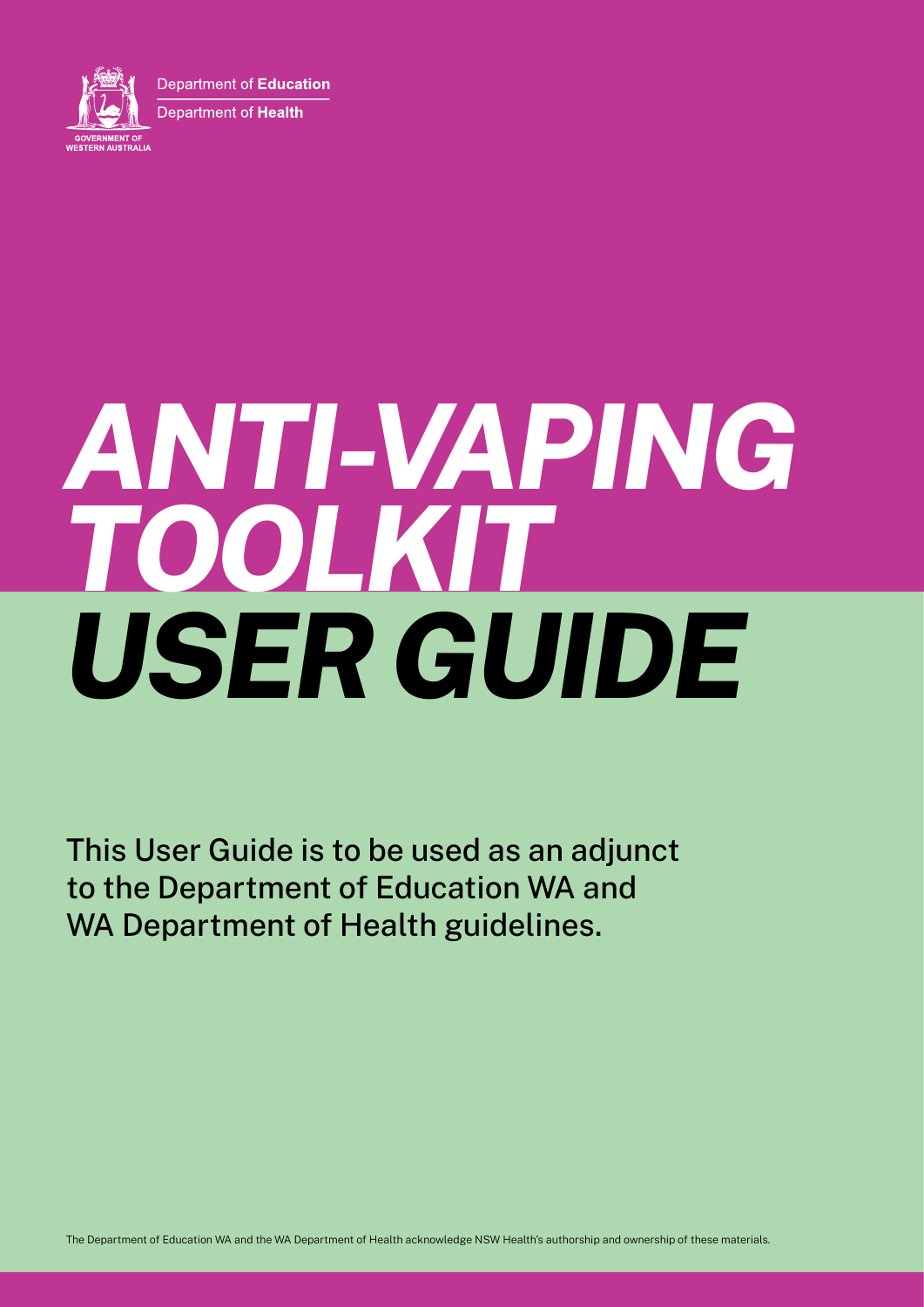Department of Education **Department of Health GOVERNMENT OF**<br>WESTERN AUSTRALIA

# *ANTI-VAPING TOOLKIT USER GUIDE*

**This User Guide is to be used as an adjunct to the Department of Education WA and WA Department of Health guidelines.**

**The purpose of this user guide is to explain how communication resources in the** *Anti-vaping toolkit* **can be used by schools.**

## *ABOUT THE ANTI-VAPING TOOLKIT*

The *Anti-vaping toolkit* is a collection of resources and creative assets designed to raise awareness of the health risks of using electronic cigarettes (e-cigarettes, vapes).

These resources can be used by young people, parents and carers, teachers and schools.

The *Anti-vaping toolkit* aims to:

- increase awareness about vapes and the health risks of vaping
- address the myths and misperceptions around vaping

## *WHAT IS INCLUDED IN THE ANTI-VAPING TOOLKIT?*

The resources available for download include:

- factsheets
- email and newsletter content
- video (for use with the Teacher Resource only)
- posters.

Please note that the toolkit will be continually updated with new resources.

## *BACKGROUND AND MESSAGING*

The *Anti-vaping toolkit* sits alongside the *Do you know what you're vaping?* campaign. The campaign was developed by NSW Health in consultation with young people, parents and carers, creative partners, education partners and healthcare organisations.

The *Do you know what you're vaping?* concept was tested with a diverse group of 300 young people aged 14 to 21 years: 51% had previously used an e-cigarette and 26% had used tobacco cigarettes.

The *Anti-vaping toolkit* has been adapted for use in Western Australia (WA) by the Department of Education and Health with permission from NSW Health.

## *ADAPTING THE MATERIALS AND BRANDING*

The Department of Education WA and the WA Department of Health acknowledge NSW Health's authorship and ownership of these materials.

The toolkit contains letters and newsletter content. Schools may insert local details where specified to create localised communications. However, it is recommended that content provided is not modified.

# *PREFERRED IMAGERY*

Evidence shows vapour in advertisements has been found to increase viewers' desire to vape. Caution should be used around showing e-cigarette vapour, however showing e-cigarette devices may be educational so people know what to be aware of.